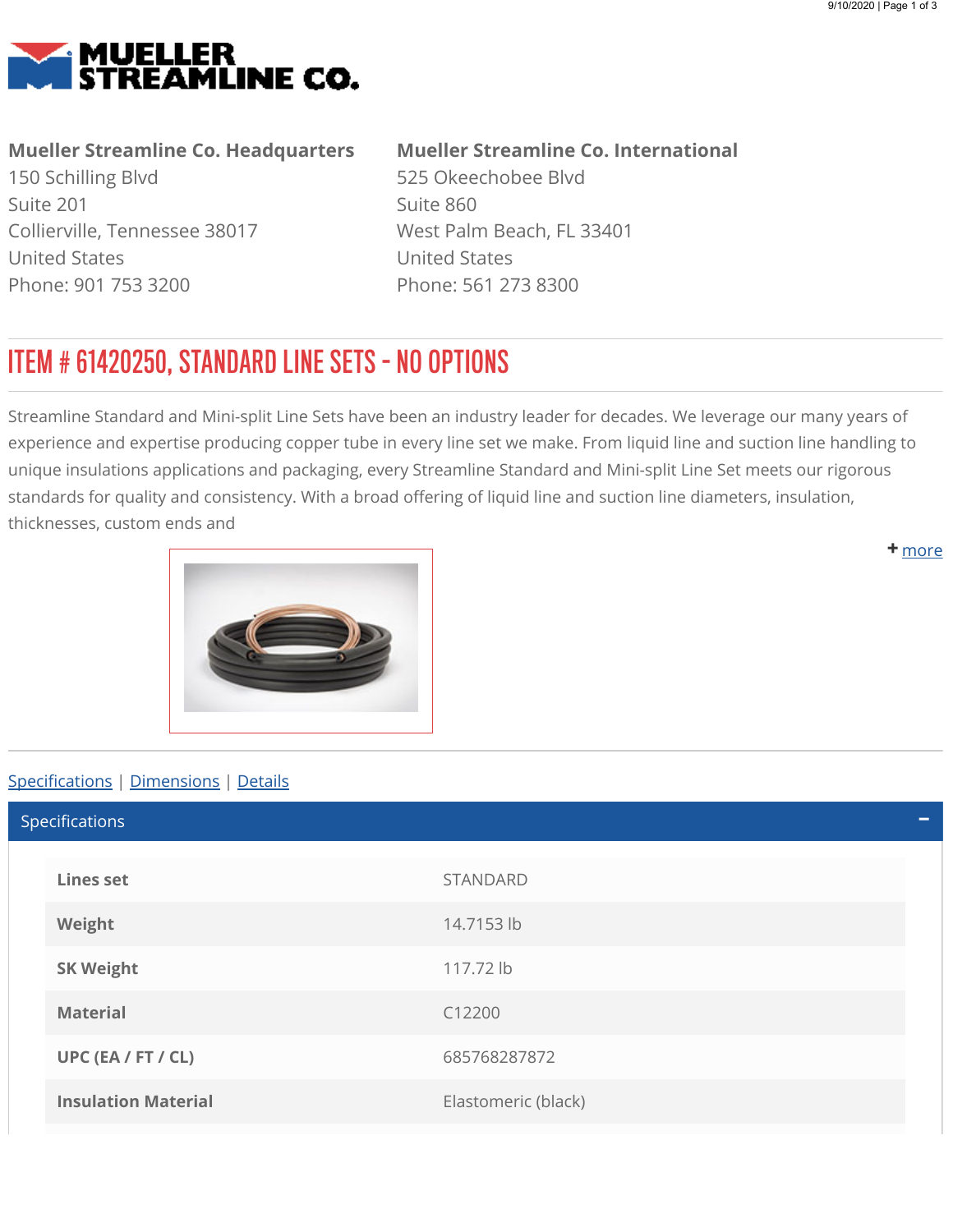| <b>Liquid Line Size</b>                    | 3/8"                                                                           |
|--------------------------------------------|--------------------------------------------------------------------------------|
| <b>Suction Line Size</b>                   | 7/8"                                                                           |
| <b>Insulation Wall Thickness</b>           | $1/2$ "                                                                        |
| 90° Bends                                  | <b>NO</b>                                                                      |
| <b>Standards</b>                           | <b>ASTM B1003</b><br>For HVAC Applications<br>Made in USA<br><b>UL 700 PSI</b> |
| <b>Customization</b>                       | Suction Line Insulation                                                        |
| <b>Finish Option 1 - Flare Fittings</b>    | <b>NO</b>                                                                      |
|                                            |                                                                                |
| <b>Finish Option 2 - Cable Gage</b>        | <b>NO</b>                                                                      |
| <b>Finish Option 3 - Cable Strands</b>     | <b>NO</b>                                                                      |
| <b>Finish Option 4 - T-stat Wire Gauge</b> | <b>NO</b>                                                                      |

<span id="page-1-1"></span><span id="page-1-0"></span>

| <b>Dimensions</b> |                       |          |  |  |
|-------------------|-----------------------|----------|--|--|
|                   | Length                | 025 ft   |  |  |
|                   | <b>Overall Height</b> | 33.5 in  |  |  |
|                   | <b>Overall Length</b> | 33.5 in  |  |  |
|                   | <b>Overall Width</b>  | 5.125 in |  |  |
|                   | <b>SK Height</b>      | 34.5 in  |  |  |
|                   | <b>SK Length</b>      | 34 in    |  |  |
|                   | <b>SK Width</b>       | 45 in    |  |  |

| <b>Details</b> |     |  |
|----------------|-----|--|
|                |     |  |
| EA/SK          | 8   |  |
| Style          | 910 |  |